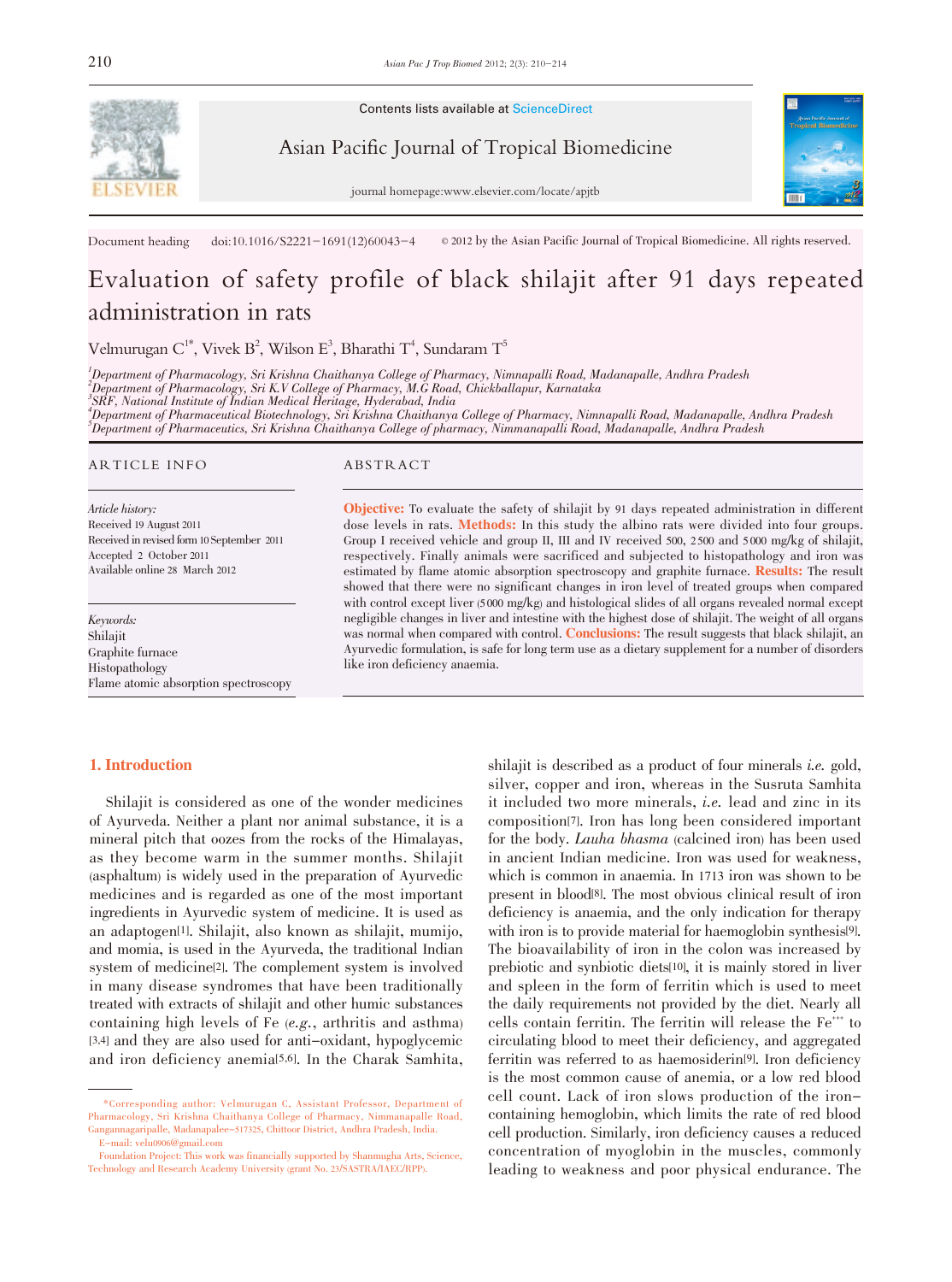reduced oxygen-carrying capacity of the blood that occurs with iron-deficiency anemia further aggravates myoglobin deficiency-related symptoms[11]. The decrease of iron leads to Trypanosoma cruzi infection in host[12], causes defects in the cognition and learning processes in humans[13], produces significant alterations in the metabolism of dopamine and other neurotransmitter in brain[14] and reduces  $\gamma$ -aminobutyric acid (GABA) and glutamic acid content of the brain. On rehabilitation with the iron-supplemented diet for 1 week, these decreased enzyme activities in brain attained the corresponding control values[15]. The iron preparation used for disorders in an over dose can cause toxicity to some vital organs. The Astanga Hrdayam reported that there are six types of shilajit but it is found that the shilajit coming out of iron is the best[16] and also there was no scientific proof for long term safety of black shilajit. So the present study was aimed to evaluate the safety of shilajit by 91 days repeated administration in different dose levels.

#### 2. Materials and methods

## 2.1. Acute toxicity

Twenty four (12 male and 12 female) albino mice, weighing approximately (18-25 g) were used for the study. The acute toxicity study was carried out as per guidelines for Ayurveda and Siddha drugs. Healthy mice of either sex were selected and grouped into four comprising six animals in each group. The animals were fasted for four hours prior to the study with free access to water. The test drug was suspended in the suitable medium (reverse osmosis water) and given in graded doses up to maximum dose level. One group received vehicle only, which served as untreated control. The animals were observed for any toxic manifestations and mortality for 72 hours. Thereafter, animals were observed for 14 days.

## 2.2. Chronic toxicity study/ 91 days study

The Wistar rats of 4-6 weeks were selected for the present study. Body weights of the rats for chronic toxicity study were taken after the initial stabilization period. They were ranging between  $(130-140 \text{ g})$  for males and  $(120-130 \text{ g})$  for females. A total of twenty four Wistar rats (12 males + 12 females) were randomized and equally divided into four groups comprising six animals in each group. The animals in all the groups were provided with pellet diet depending upon the body weights and their food consumption profile. The animals of group II, III and IV were administered with shilajit at the respective doses of 500, 2 500 and 5 000 mg/kg once daily for 91 days, whereas animals in group I received vehicle (reverse osmosis water). After 91 days administration, blood was collected from retro orbital and serum was separated. Finally animals were sacrificed, and different organs were isolated and weighed. The isolated organs were subjected to histopathology studies and the iron was estimated by flame atomic absorption spectrometry (AAS) and the serum iron by graphite furnace. The experimental protocol was reviewed and approved by Institutional Animal Ethical Committee (No: 23/SASTRA/IAEC/RPP).

## 2.3. Metal analysis

#### 2.3.1. Sample collection

The samples were cleaned and dried under shade. The dried samples were then grinded and powdered in an agate pestle and mortar. Samples were labeled and stored in precleaned polyethylene bottles for further analysis.

#### 2.3.2. Reagents and apparatus

All the reagents such as  $HNO<sub>3</sub>$ , and  $H<sub>2</sub>O<sub>2</sub>$  were purchased from MERCK. Millipore water was used for all analytical work and all the digestion vessel, polyethylene bottles (sample container), micro pipette tips and others were washed with 10% HCl, rinsed with de-ionized water before preparing standards, reagents and samples.

## 2.3.3. Digestion of samples (sample preparation)

A Multiwave 3000 micro oven system (from Anton paar, USA) with 16 position teflon vessels with capping was being used for digestion process. The digestion vessels were provided with a controlled pressure, temperature and release valve. Before using, all teflon vessels were soaked with  $10\%$  HNO<sub>3</sub>. The system was initially programmed by giving gradual rise of 20%, 40%, and 50% power for 5, 15 and 20 minutes, respectively for the due warming up. The powder samples were used without any further treatment for sample preparation. 0.25 g of sample was weighed into the teflon vessels followed by digestion mixture of  $HNO<sub>3</sub>$ , and  $H<sub>2</sub>O<sub>2</sub>$  in the ratio of 3:1, according to the nature of samples which were being applied.

The resulting solution after microwave digestion was filtered through Whatman No. 40 filter paper (if necessary) and diluted to 25 mL with Millipore water. A sample blank containing only acid mixture was prepared at the same time. The method of standard addition was generally adapted to calibrate the instrument before going for the observation of the samples.

#### 2.3.4. Calibration of instruments

More than three working standard solution of elements to be determined were prepared, covering the concentration range as recommended by the manufacturer of the instrument for the elements to be determined. Before the analysis of samples, the instruments were calibrated with prepared working standard solution. The calibration curves were obtained for concentration and absorbance data were statistically analyzed. Calibration of the instrument was repeated periodically during operations and blanks were carried with each set of 10 samples or aspirating any one of the prepared working standard for every 10 samples to check the instrument drift and to validate analytical procedures and performance. Reagent blank readings were taken and necessary correction was made during the calculation of concentration of various elements.

Standard Certified Reference (SRM) of National Institute of Standard and Technology (NIST) was used for day-to-day for the evaluation of methods of analysis or test and for longterm quality assurance of measurements.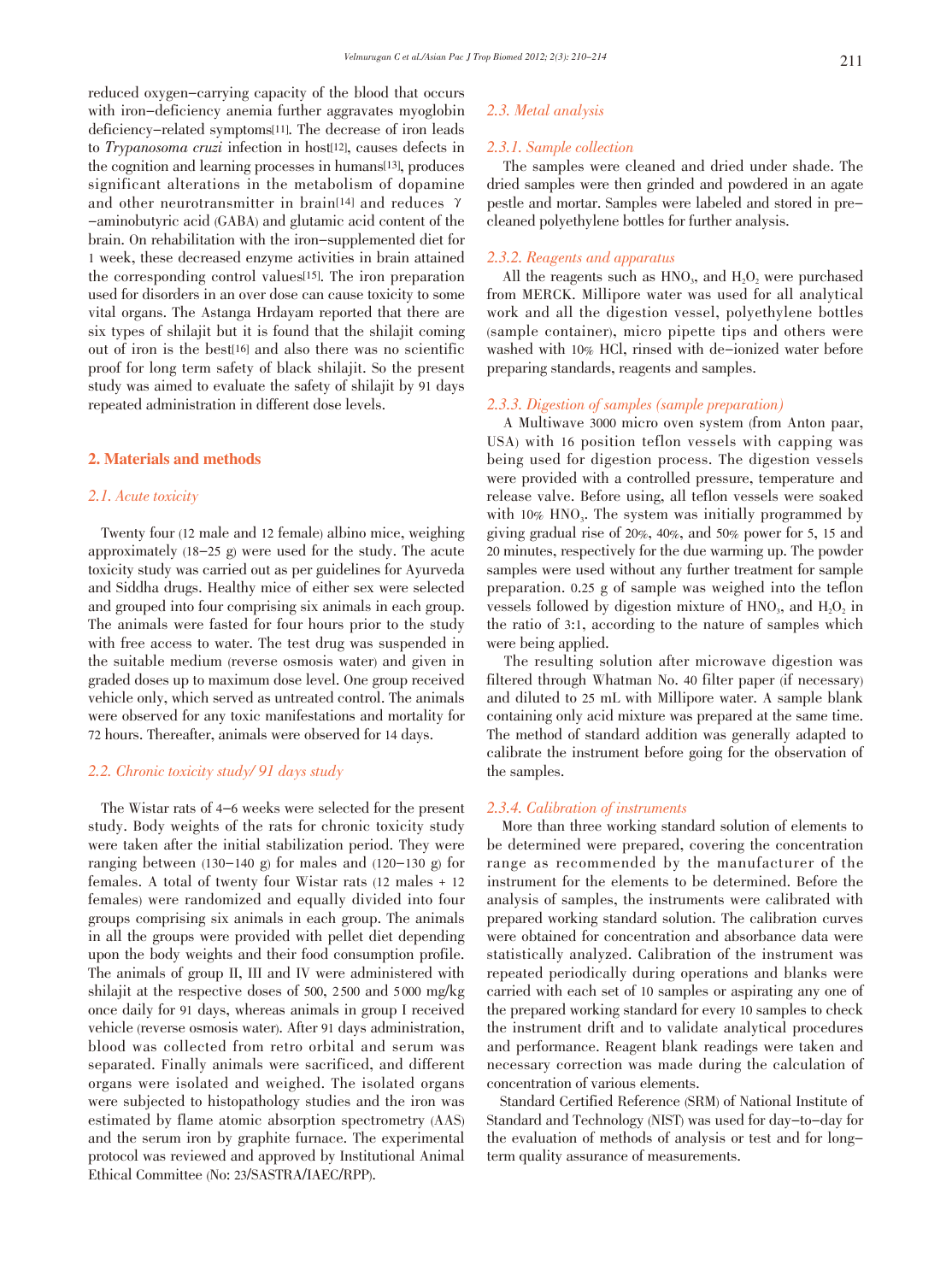## 2.3.5. Fe analysis by flame AAS/graphite furnace

After calibrating the instrument with prepared working standard, the digests liquid sample's solution was subjected to analysis of Fe in organs by flame AAS and Fe in serum by graphite furnace with specific instrumental conditions as given by instruments manufacturer. The solution was introduced into flame, and the reading was recored, using the mean of the three reading and the quantified concentration of the metals in the given samples against the standard calibration curve obtained from concentration vs. absorbance of the prepared known concentration on the day of the analysis.

## 2.4. Statistical analysis

The statistical analysis was performed by one-way analysis of variance (ANOVA) by Dunnett's test. A different level at P<0.05 was considered to be statistically significant.

# 3. Results

## 3.1. Acute toxicity

The test drug and vehicle were administered to mice as per the guidelines, under close observation for 4 hours and followed by daily observation for 14 days. There was neither behavioral changes nor mortality and morbidity in all the groups of animals. So, the test drug was proved suitable for further evaluation.



Figure 1. Photomicrograph of heart (control).

### Table 1

Estimated iron content of shilajit in various organs and serum (mean $\pm$ SEM) (n=6).



Figure 2. Photomicrograph of lungs (control).



Figure 3. Photomicrograph of liver (control).

#### 3.2. Cage side observation

There was no abnormality in the feces color, consistency and amount, hair coat, respiration character and rate convulsions, biting, static limb position, abnormal gait, ataxic gait, head position and rearing activity during the experimental period.

#### 3.3. Metal estimation

The estimation of metal concentration was given in Table 1, which showed no significant difference of iron content in all

| Groups     | Heart           | Liver            | Spleen          | Kidney          | Serum             |
|------------|-----------------|------------------|-----------------|-----------------|-------------------|
| Group I    | $5.66 \pm 0.32$ | $8.36 \pm 0.29$  | $6.23 \pm 0.29$ | $5.58 \pm 0.32$ | $256.60 \pm 4.17$ |
| Group $II$ | $6.79 \pm 0.69$ | $9.08 \pm 0.46$  | $5.86 \pm 0.95$ | $5.41 \pm 0.23$ | $327.17 \pm 8.65$ |
| Group III  | $5.89 \pm 0.34$ | $9.44 \pm 0.38$  | $6.10 \pm 0.40$ | $5.66 \pm 0.32$ | $342.35 \pm 6.33$ |
| Group IV   | $6.21 \pm 0.55$ | $9.87 \pm 0.17*$ | $6.94 \pm 0.39$ | $6.26 \pm 0.25$ | $367.70 \pm 3.45$ |

 $*$ :  $P<0.05$  comparing with the control group.

#### Table 2

Effect of shilajit on organ weights (g) in rats (mean $\pm$ SEM) (n=6).

| Groups      | Heart                        | Lungs                        | Liver                        | Kidney                       | Spleen                     | Stomach                      | Intestine                     | Testes                       | Ovaries                      |
|-------------|------------------------------|------------------------------|------------------------------|------------------------------|----------------------------|------------------------------|-------------------------------|------------------------------|------------------------------|
| Group I     | $0.50\pm0.04^a$              | $0.73 \pm 0.05^{\circ}$      | $5.95 \pm 0.45$ <sup>a</sup> | $1.18 \pm 0.13$ <sup>a</sup> | $0.18 \pm 0.02^{\circ}$    | $1.32 \pm 0.06^{\circ}$      | $11.53 \pm 0.61$ <sup>a</sup> | $2.43 \pm 0.17$ <sup>a</sup> | $0.06 \pm 0.01$ <sup>a</sup> |
| Group $\Pi$ | $0.65\pm0.08^{\mathrm{a}}$   | $1.00 \pm 0.13$ <sup>a</sup> | $6.18 \pm 0.84$ <sup>a</sup> | $1.32 \pm 0.20^a$            | $0.30\pm0.08$ <sup>a</sup> | $1.28 \pm 0.19^a$            | $12.72 \pm 1.55$ <sup>a</sup> | $2.30 \pm 0.10^4$            | $0.05 \pm 0.01$ <sup>a</sup> |
| Group III   | $0.77\pm0.10^a$              | $0.98\pm0.10^a$              | $6.00 \pm 0.43$ <sup>a</sup> | $1.45 \pm 0.16$ <sup>a</sup> | $0.30\pm0.04^a$            | $1.57 \pm 0.17$ <sup>a</sup> | $12.50 \pm 0.68$ <sup>a</sup> | $1.93 \pm 0.22^{\text{a}}$   | $0.08 \pm 0.01$ <sup>a</sup> |
| Group IV    | $0.87 \pm 0.13$ <sup>a</sup> | $0.98 \pm 0.07$ <sup>a</sup> | $6.27 \pm 0.73$ <sup>a</sup> | $1.28 \pm 0.10^4$            | $0.27 \pm 0.02^{\circ}$    | $1.20 \pm 0.09^{\circ}$      | $12.33 \pm 0.85$ <sup>a</sup> | $2.23 \pm 0.13^4$            | $0.06 \pm 0.01$ <sup>a</sup> |

Means bearing same superscripts do not differ significantly  $(P<0.05)$ .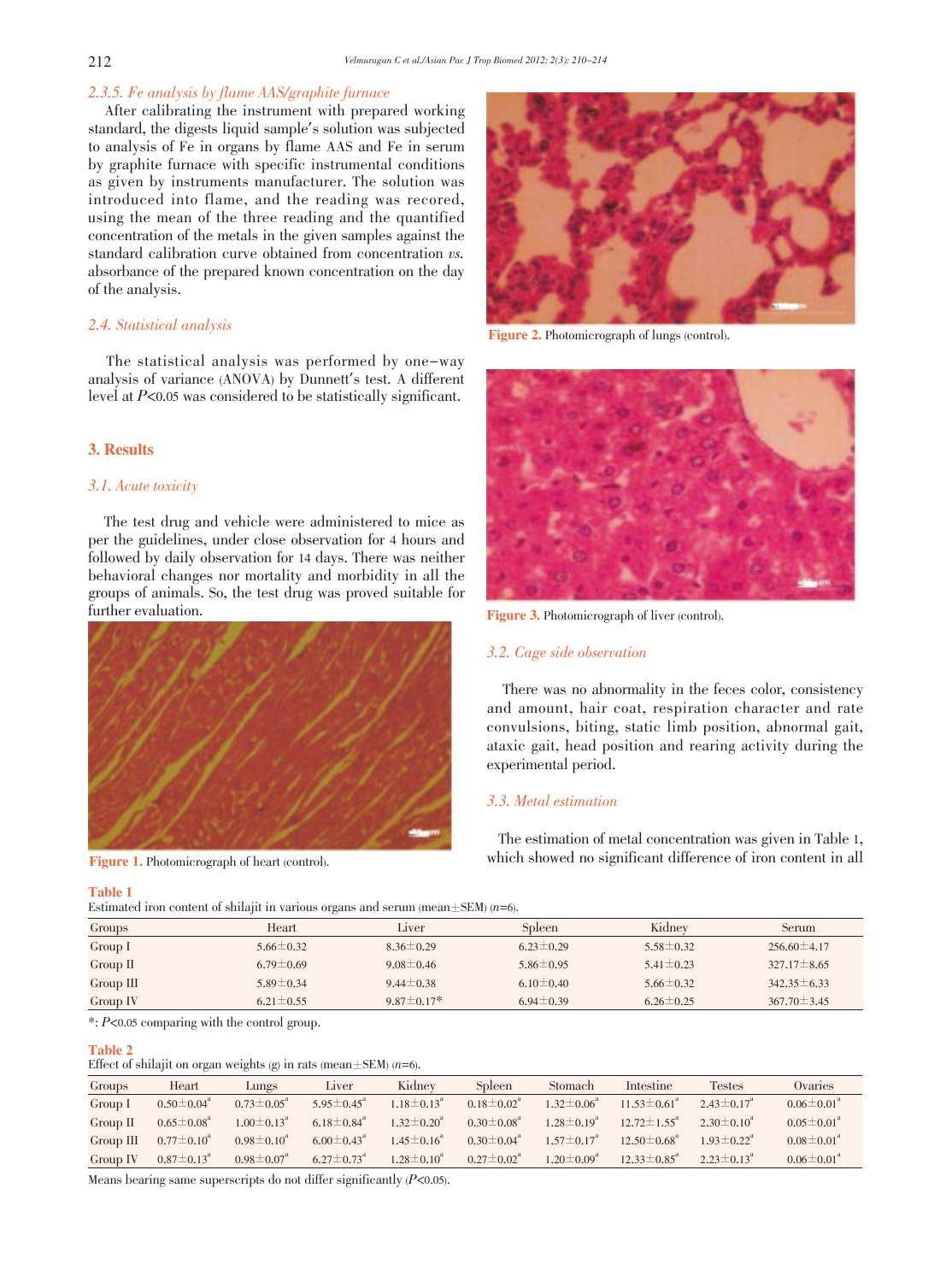groups of animals, and in all the organs except liver. Metal estimation (iron) values of rats treated with shilajit (group IV) showed significant difference in liver when compared with group I, but no significant changes were observed in group II and group III.



Figure 4. Photomicrograph of liver-treated with shilajit (the highest dose) showing congestion and degeneration of hepatocytes.



Figure 5. Photomicrograph of spleen (control).

## 3.4. Organ weights

There was no adverse effect of shilajit on any vital organs of the rats, which received the drug for 91 days. There was no indication of atrophy or hypertrophy of any organ of rats in all treated groups. It was represented in Table 2.



Figure 6. Photomicrograph of stomach (control).

3.5. Histopathological studies



Figure 7. Photomicrograph of intestine (control).



Figure 8. Photomicrograph of intestine-treated with shilagit (the highest dose) showing fusion of villi.



Figure 9. Photomcrograph of kidney (control).



Figure 10. Photomicrograph of testis (control).